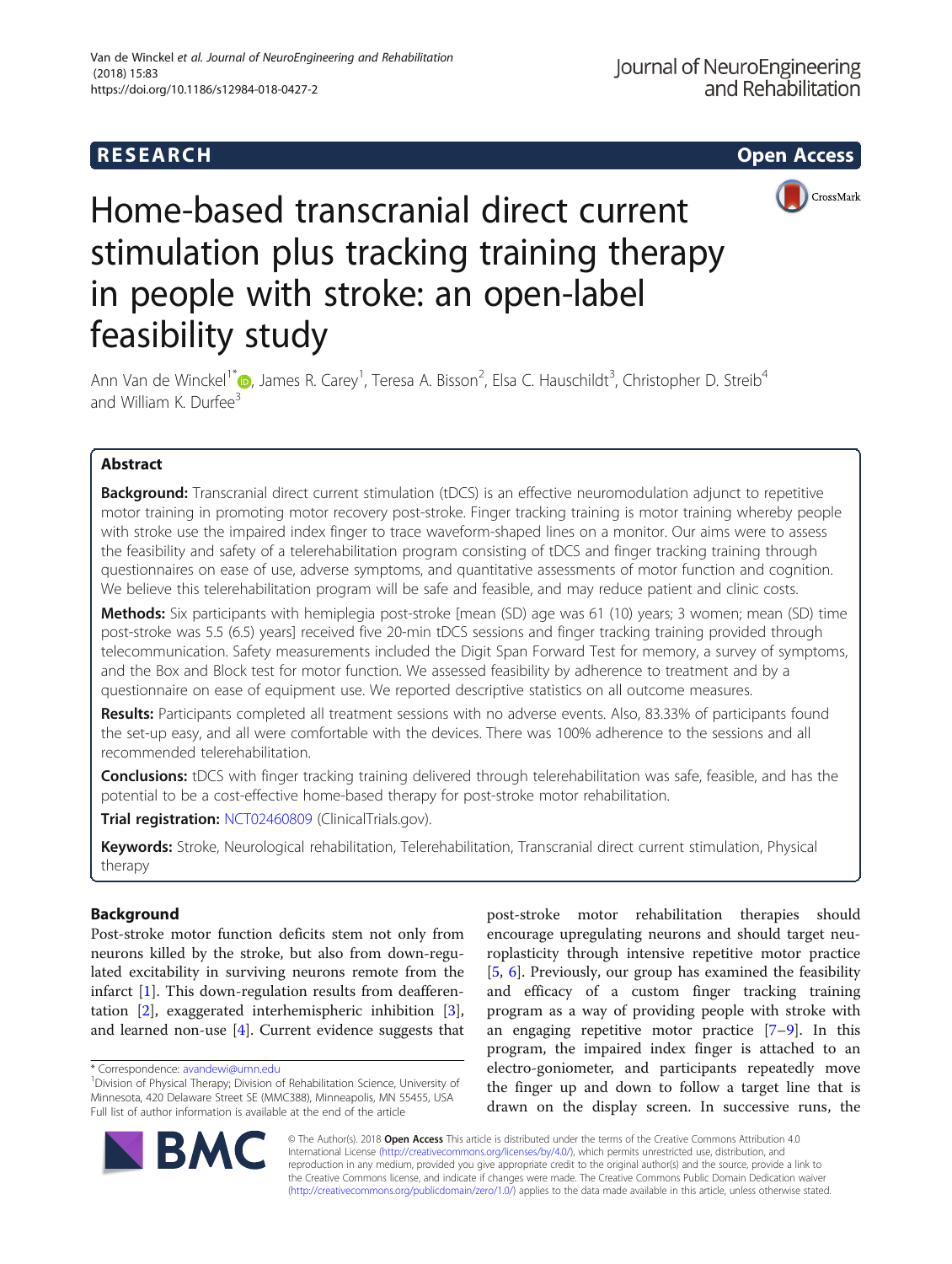shape, frequency and amplitude of target line is varied, which forces the participant to focus on the tracking task. In one study, we demonstrated a 23% improvement in hand function (as measured by the Box and Block test; minimal detectable change is 18% [[10](#page-8-0)]) after participants with stroke completed the tracking training program [[9\]](#page-8-0). While our study did not evaluate changes in activity in daily life (ADL) or quality of life (because efficacy of the treatment was not the study objective), the Box and Block test is moderately correlated  $(r =$ 0.52) to activities in daily life and quality of life  $(r = 0.59)$ [[11\]](#page-8-0). In addition, using fMRI, we showed that training resulted in an activation transition from ipsilateral to contralateral cortical activation in the supplementary motor area, primary motor and sensory areas, and the premotor cortex [[9\]](#page-8-0).

Recently, others have shown that anodal transcranial direct current stimulation (tDCS) can boost the beneficial effects of motor rehabilitation, with the boost lasting for at least 3 months post-training  $[12]$  $[12]$ . Also, bihemispheric tDCS stimulation (anodal stimulation to excite the ipsilateral side and cathodal stimulation to downregulate the contralateral side) in combination with physical or occupational therapy has been shown to provide a significant improvement in motor function (as measured by Fugl-Meyer and Wolf Motor Function) compared to a sham group [\[13\]](#page-8-0). Further, a recent meta-analysis of randomized-controlled trials comparing different forms of tDCS shows that cathodal tDCS is a promising treatment option to improve ADL capacity in people with stroke [[14\]](#page-8-0). Compared to transcutaneous magnetic stimulation (TMS), tDCS devices are inexpensive and easier to operate. Improvement in upper limb motor function can appear after only five tDCS sessions [\[15](#page-8-0)], and there are no reports of serious adverse events when tDCS has been used in human trials for periods of less than 40 min at amplitudes of less than 4 mA  $[16]$  $[16]$ .

Moreover, tDCS stimulation task also seems beneficial for other impairments commonly seen in people post-stroke. Stimulation with tDCS applied for 20 sessions of 30 min over a 4-week period has been shown to decrease depression and improve quality of life in people after a stroke [\[17,](#page-8-0) [18](#page-8-0)]. Four tDCS sessions for 10 min applied over the primary and sensory cortex in eight patients with sensory impairments more than 10 months post-stroke enhanced tactile discriminative performance [[19\]](#page-8-0). Breathing exercises with tDCS stimulation seems to be more effective than without stimulation in patient with chronic stroke [\[20](#page-8-0)], and tDCS has shown promise in treating central post-stroke pain [[21\]](#page-8-0). Finally, preliminary research on the effect of tDCS combined with training on resting-state functional connectivity shows promise to better understand the mechanisms behind inter-subject variability regarding tDCS stimulation [[22\]](#page-8-0).

Motor functional outcomes in stroke have declined at discharge from inpatient rehabilitation facilities [[23,](#page-8-0) [24](#page-8-0)], likely a result of the pressures to reduce the length of stay at inpatient rehabilitation facilities as part of a changing and increasingly complex health care climate [[25](#page-8-0), [26\]](#page-8-0). Researchers, clinicians, and administrators continue to search for solutions to facilitate and post-stroke rehabilitation after discharge. Specifically, there has been considerable interest in low-cost stroke therapies than can be administered in the home with only a modest level of supervision by clinical professionals.

Home telerehabilitation is a strategy in which rehabilitation in the patient's home is guided remotely by the therapist using telecommunication technology. If patients can safely apply tDCS to themselves at home, combining telerehabilitation with tDCS would be an easy way to boost therapy without costly therapeutic face-to-face supervision. For people with multiple sclerosis, the study of Charvet et al. (2017) provided tDCS combined with cognitive training, delivered through home telerehabilitation, and demonstrated greater improvement on cognitive measures compared to those who received just the cognitive training [[27\]](#page-8-0). The authors demonstrated the feasibility of remotely supervised, at-home tDCS and established a protocol for safe and reliable delivery of tDCS for clinical studies [\[28](#page-8-0)]. Some evidence shows that telerehabilitation approaches are comparable to conventional rehabilitation in improving activities of daily living and motor function for stroke survivors [[29](#page-8-0), [30](#page-8-0)], and that telemedicine for stroke is cost-effective [[31,](#page-8-0) [32\]](#page-8-0). A study in 99 people with stroke receiving training using telerehabilitation (either with home exercise program or robot assisted therapy with home program) demonstrated significant improvements in quality of life and depression [[33\]](#page-8-0).

A recent search of the literature suggests that to date, no studies combine tDCS with repetitive tracking training in a home telerehabilitation setting to determine whether the combination leads to improved motor rehabilitation in people with stroke. Therefore, the aim of this pilot project was to explore the safety, usability and feasibility of the combined system. For the tDCS treatment, we used a bihemispheric montage with cathodal tDCS stimulation to suppress the unaffected hemisphere in order to promote stroke recovery [[34](#page-8-0)– [37\]](#page-9-0). For the repetitive tracking training therapy, we used a finger tracking task that targets dexterity because 70% of people post-stroke are unable to use their hand with full effectiveness after stroke [\[38](#page-9-0)]. Safety was assessed by noting any decline of 2 points or more in the cognitive testing that persists over more than 3 days. We expect day to day variations of 1 digit. Motor decline is defined by a decline of 6 blocks on the Box and Block test due to muscle weakness. This is based on the minimal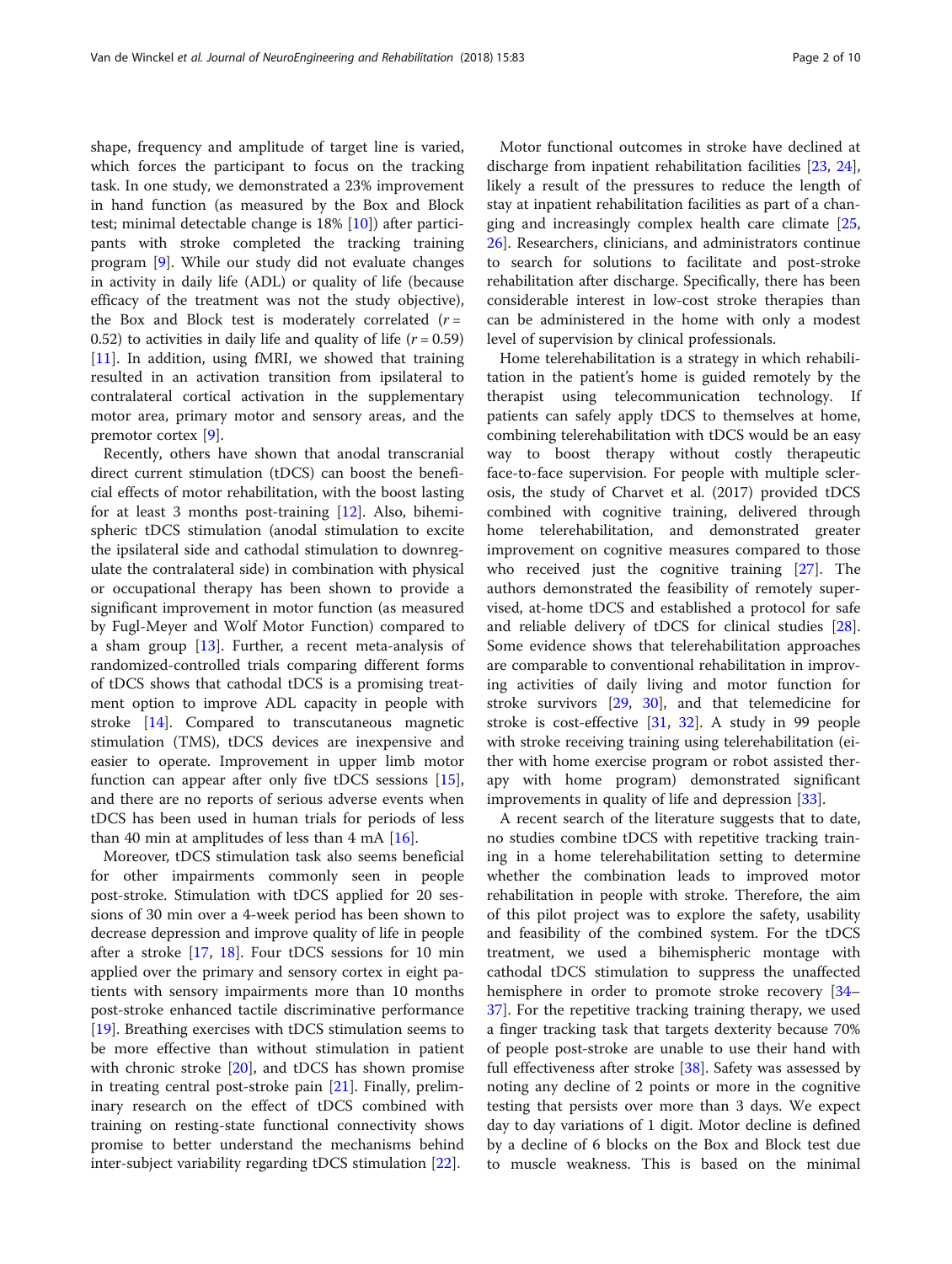<span id="page-2-0"></span>detectable change (5.5 blocks/min) [[10\]](#page-8-0). The standard error of measurement is at least 2 blocks for the paretic and stronger side. We expect possible variations in muscle tone that could influence the scoring of the test. Usability was assessed through a questionnaire and by observing whether the participant, under remote supervision, could don the apparatus and complete the therapy sessions. Our intent was to set the stage for a future clinical trial to determine the efficacy of this approach.

## **Methods**

## **Participants**

Participants were recruited from a database of people with chronic stroke who had volunteered for previous post-stroke motor therapy research studies at the University of Minnesota. Inclusion criteria were: at least 6 months post-stroke; at least 10 degrees of active flexion and extension motion at the index finger; awareness of tactile sensation on the scalp; and a score of greater than or equal to 24 (normal cognition) on the Mini-Mental State Examination (MMSE) to be cognitively able to understand instructions to don and use the devices [\[39](#page-9-0)]. We excluded those who had a seizure within past 2 years, carried implanted medical devices incompatible with tDCS, were pregnant, had non-dental metal in the head or were not able to understand instructions on how to don and use the devices. The study was approved by the University of Minnesota IRB and all enrolled participants consented to be in the study.

## Apparatus

tDCS was applied using the StarStim Home Research Kit (NeuroElectrics, Barcelona, Spain). The StarStim system consists of a Neoprene head cap with marked positions for electrode placement, a wireless cap-mounted stimulator and a laptop control computer. Saline-soaked, 5 cm diameter sponge electrodes were used. For electrode placement, we followed a bihemispheric montage [[14\]](#page-8-0) involving cathodal stimulation on the unaffected hemisphere with the anode positioned at C3 and the cathode at C4 for participants with left hemisphere stroke, and vice versa for participants with right hemisphere stroke. Stimulation protocols were set by the investigator on a web-based application that communicated with the tDCS control computer. A remote access application (TeamViewer) was also installed on the control computer, as was a video conferencing application (Skype).

The repetitive finger tracking training system was a copy of what we used in our previous stroke studies [[7](#page-8-0)– [9\]](#page-8-0). The apparatus included an angle sensor mounted to a lightweight brace and aligned with the metacarpophalangeal (MCP) joint of the index finger, a sensor signal conditioning circuit, and a target tracking application

loaded on a table computer. Figure 1 shows a participant using the apparatus during a treatment session.

## Assessment measures

We collected demographic information (age, sex, and distance to the university) for each participant. Finger and wrist flexor spasticity was measured with the Modified Ashworth Scale [\[40](#page-9-0)], cognitive impairment with the MMSE, physical impairment with the Upper Extremity Fugl-Meyer score [\[41](#page-9-0)], and handedness prior to stroke with the Edinburgh Handedness Inventory [\[42\]](#page-9-0). The assessments were conducted by physical therapists who were experienced in the proper application of the measurement instruments.

Motor function was assessed before and after treatment using a 60 s trial of the Box and Block Test [[43](#page-9-0)], which assesses rapid grasp and release of single blocks. Cognitive function was assessed before and after treatment using the Digit Span Forward Test [\[44\]](#page-9-0), which quantifies the largest sequence of numbers the participant can repeat without errors after being recited by the investigator.

Adverse effects of the tDCS were monitored by asking participants whether they experienced any of the following symptoms since the preceding treatment: scalp pain, headache, neck pain, dental pain, tingling, nausea, itching, burning sensation, skin redness, open lesion on skin, abnormal sleep, anxiety, difficulty concentrating, dizziness, impaired memory, altered mood, altered balance, impaired use of the strong hand, or any other problem [\[45\]](#page-9-0).



Fig. 1 Participant with right hemiparesis receiving transcranial direct current magnetic stimulation (tDCS) in their home simultaneous while performing the finger movement tracking task on the tracking computer (left). The tDCS computer (right) shows the supervising investigator, located off-site, who communicated with the participant through the video conferencing application, controlled the tDCS stimulator through web-based software, and controlled the tracking protocols. (Permission was obtained from the participant for the publication of this picture)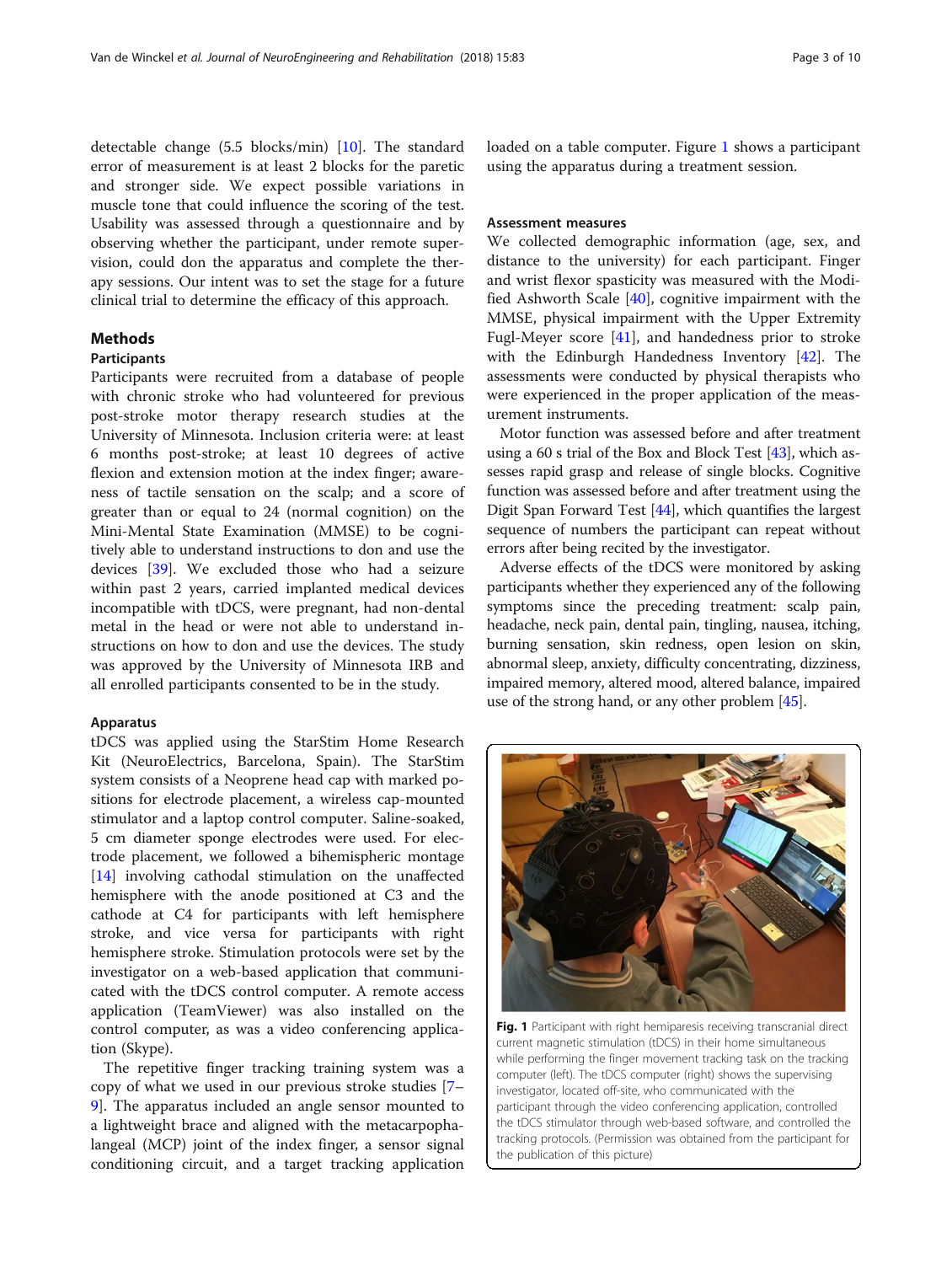<span id="page-3-0"></span>Motor function was measured before the first treatment session and after the last treatment session. Cognitive function and adverse effects were measured before each treatment session so that in the event of a cognitive decline or a report of adverse effects, further sessions would be withheld immediately.

Usability was measured by through a post-treatment questionnaire and by observing over the video link the participant interacting with the apparatus.

### Protocol

For this study we followed a protocol that aligned with the guidelines for remote tDCS application suggested by Chavret et al. [[46\]](#page-9-0). These include: (1) training of staff in tDCS treatment and supervision; (2) assessment of the user's capability to participate in tDCS remotely; (3) ongoing training procedures and materials including assessments of the user and/or caregiver; (4) simple and fail-safe electrode preparation techniques and tDCS headgear; (5) strict dose control for each session; (6) ongoing monitoring to quantify compliance (device preparation, electrode saturation/placement, stimulation protocol), with corresponding corrective steps as required; (7) monitoring for treatment-emergent adverse effects; (8) procedures for discontinuation of a session or study participation including emergency failsafe procedures tailored to the treatment population's level of need. We included Guidelines 1–3 and 8 in our protocol and had questionnaires and procedures in place to identify any potential adverse events and discontinue any session in case of adverse events prior or during the session. We trained patients to address Guideline 4; the dose (Guideline 5) was controlled by the therapist; we established ongoing monitoring (Guidelines 6–7) for compliance and potential adverse events.

Our study had two scenarios for treatment sessions. Under the first scenario, treatment sessions took place at the university with the supervising investigator in one room and the participant in a separate room to simulate the condition of being at home. We did this with the first 3 participants to be close to emergency services should there be any adverse effects. Under the second scenario, the investigator was at the university and the participant was at home. For both scenarios, the investigator and participant communicated through the video conferencing application. The investigator controlled the treatment applications through the remote access application. Under both scenarios, a second investigator, the observer, was with the participant at all times. The role of the observer was to monitor for adverse events and provide immediate assistance if needed. All instruction and communication with the participant was done by investigator to accurately represent the conditions of a future home-based clinical treatment session.

Figure 2 illustrates the study design and timeline. The initial in-person session involved baseline testing followed by training in how to use the tDCS and tracking training apparatus. The training included how to don the cap so that the tDCS electrodes ended up in the correct locations. The investigator first found and marked the reference point Cz (International 10/20 system for locating scalp electrodes) on the participant's head by determining the intersection of the line between the nasion and the inion and the line connecting the left and right auricular. The cap was donned and adjusted so that the marked Cz hole in the cap was aligned with the Cz mark. The distance between the front edge of the cap and the eyebrows was noted and this served as the indicator that the cap was positioned properly in future sessions, as monitored by the participant and by the investigator.

The participant was trained to soak the sponge electrodes with saline and secure them in the C3 and C4 marked holes in the cap. Saline-soaked sponge electrodes are standard for tDCS. Sponges were wet but not dripping. The color-coded lead wires were then attached so that the anode was positioned at C3 and the cathode at C4 for participants with left hemisphere stroke, and vice versa for participants with right hemisphere stroke. During the treatment sessions, the participant was guided through these steps by the investigator over the

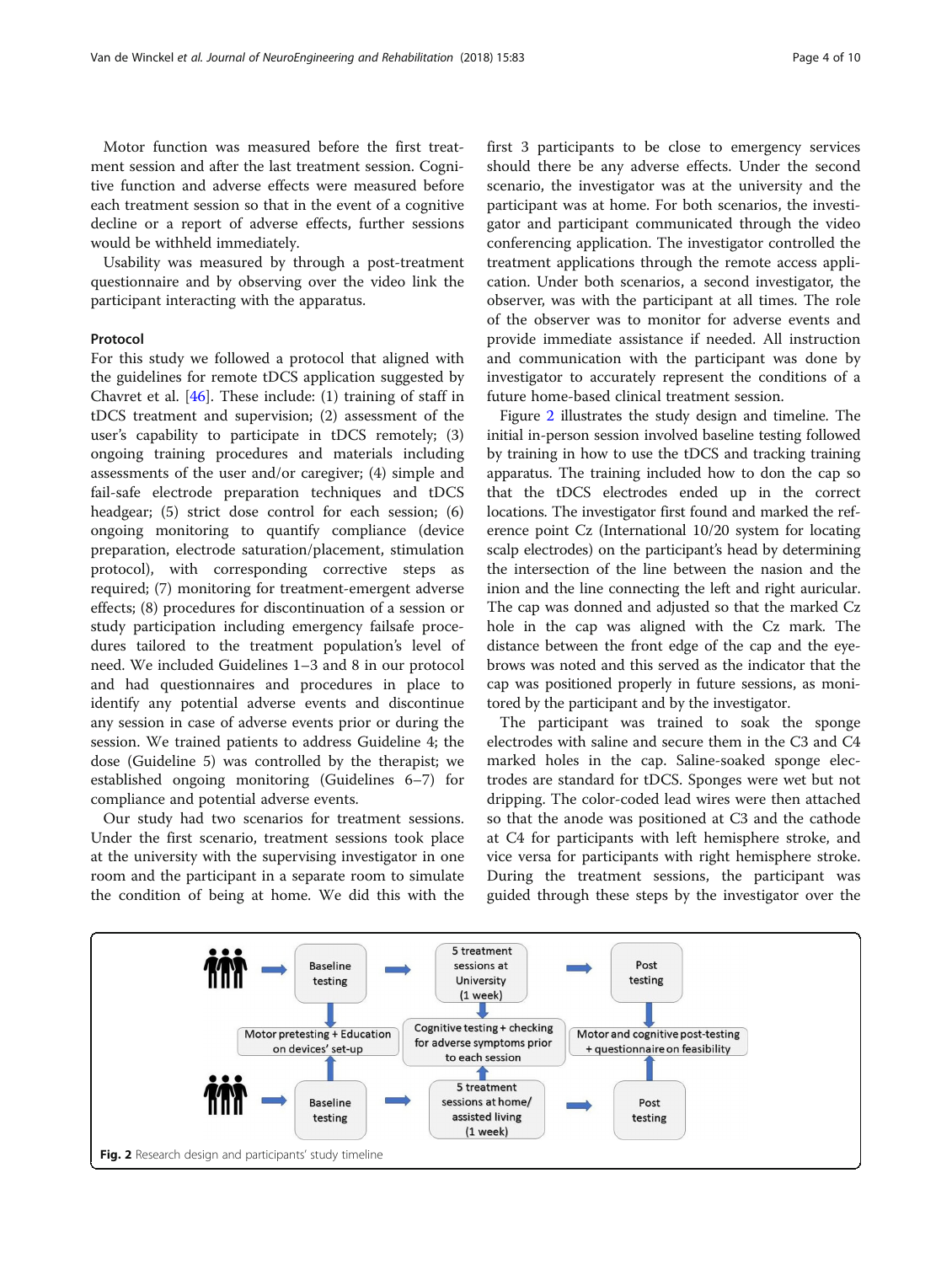video conferencing application. Additionally, we asked the patient whether they felt some discomfort at the location of the sponges. A caretaker was called upon to look at the head and screen for redness. If the patient lived alone, the patient checked the scalp with a mirror or through taking a picture on their phone, and then inspecting the picture. The participant was also trained in how to apply the hand brace containing the angle sensor to the paretic hand so that the sensor was centered at the lateral side of MCP joint of their index finger. The complete startup procedure was repeated until the participant could re-apply these devices independently with remote guidance, if necessary, from the investigator.

Participants then had 5 treatment sessions either at the university (Fig. [2,](#page-3-0) top row) or at home (Fig.  $2$ , bottom row). As much as possible, these 5 treatments occurred over consecutive weekdays. The investigator initiated the treatment session by calling the participant's cell phone. The investigator first conducted the Digit Span Forward Test and the survey of symptoms over the phone. The investigator then instructed the participant to turn on the tDCS control computer and the tracking training tablet computer. Once both computers were connected to the internet, the investigator could gain control using the remote access application and could communicate with the participant via video.

Next, the investigator screened the scalp for possible redness or lesion from the previous treatment by having the participant lower their head to be in view of the computer's camera and adjust their hair to give a better view of the scalp. The investigator gave further instructions until they were satisfied that all relevant parts of the scalp were assessed. As a safety check, the observer, who was in the same room as the participant, also checked the scalp. The person in the room was only an observer; not a participant. The scalp check did not influence the end result.

The participant then prepared the electrodes and donned the head cap. The investigator viewed the cap position using the video link and if needed guided the participant to make any adjustments. The investigator then remotely active the tDCS software to conduct an impedance check, and if the impedance was too high, coached the participant through taking off the cap, re-wetting the electrodes and putting the cap back on. The impedance check is automatically done by the StarStim system with the threshold set at approximately 10 kohm. Once the impedance check was passed, the investigator initiated the tDCS treatment, which was 20 min at 1.5 mA, including a 30 s ramp-up and ramp-down [\[13](#page-8-0)].

The investigator then shifted the participant's attention to donning the finger angle sensor and tablet running the tracking training application. The investigator initiated the application remotely and for approximately 20 min, while simultaneously receiving tDCS, the participant repeatedly extended and flexed the paretic index finger to move the computer-screen cursor as accurately as possible along various target tracks (Fig. [1\)](#page-2-0). Each tracking trial was 5 to 20 s and the investigator remotely adjusted the parameters, including waveform (round, pointy or square waves), frequency (number of waves), amplitude (height of waves), polarity (how high up or down the waves went), and trial duration (how fast the cursor went), to keep the participant challenged and motivated. At the end of each trial, the screen displayed a performance score, related to an accuracy index [\[47](#page-9-0)], which provided further motivation to improve tracking accuracy.

At the end of 20 min of tDCS and tracking training therapy, the investigator guided the participant in removing the cap, and then checked the scalp for irritation. The observer also inspected the scalp. The investigator then thanked the participant who powered down the computers and stowed the apparatus, concluding the session for that day. Following the five treatment sessions, the participant returned to the university for the Box and Block and Digit Span Forwards post-treatment tests.

## Results

Six people with chronic stroke participated in the study (3 women; mean (standard deviation, SD) age 61 (10) years; mean (SD) time post-stroke 5.5 (6.5) years; 5 with left hemiplegia due to ischemic stroke; 1 with right hemiplegia due to hemorrhagic stroke.) Table [1](#page-5-0) shows the demographic data and stroke characteristics for each participant. The first three participants had their treatment sessions at the university while the second three had their treatment sessions at home. Participants lived between 5 and 20 miles from the university.

All six participants completed five sessions (30 sessions total). Table [2](#page-5-0) shows the Box and Block pre- and post-test results for the paretic and non-paretic hands, and the pre- and post-test Digit Span Forward test results; as well as the day-to day variations in the Digit Span Forward test.

There were no meaningful changes in motor or cognitive function except for Participant 2 who showed a 50% reduction in the paretic hand Box and Block Test at posttest. When questioned 2 days after the post-test, the participant stated that their spasticity typically varies throughout the day, and happened to be stronger than usual at the post-test assessment, which worsened their finger dexterity. The participant did not attribute the decrement to the tDCS and felt that their finger dexterity was at its typical level later that day.

Over the five sessions, no participants reported adverse symptoms before or after the treatment, except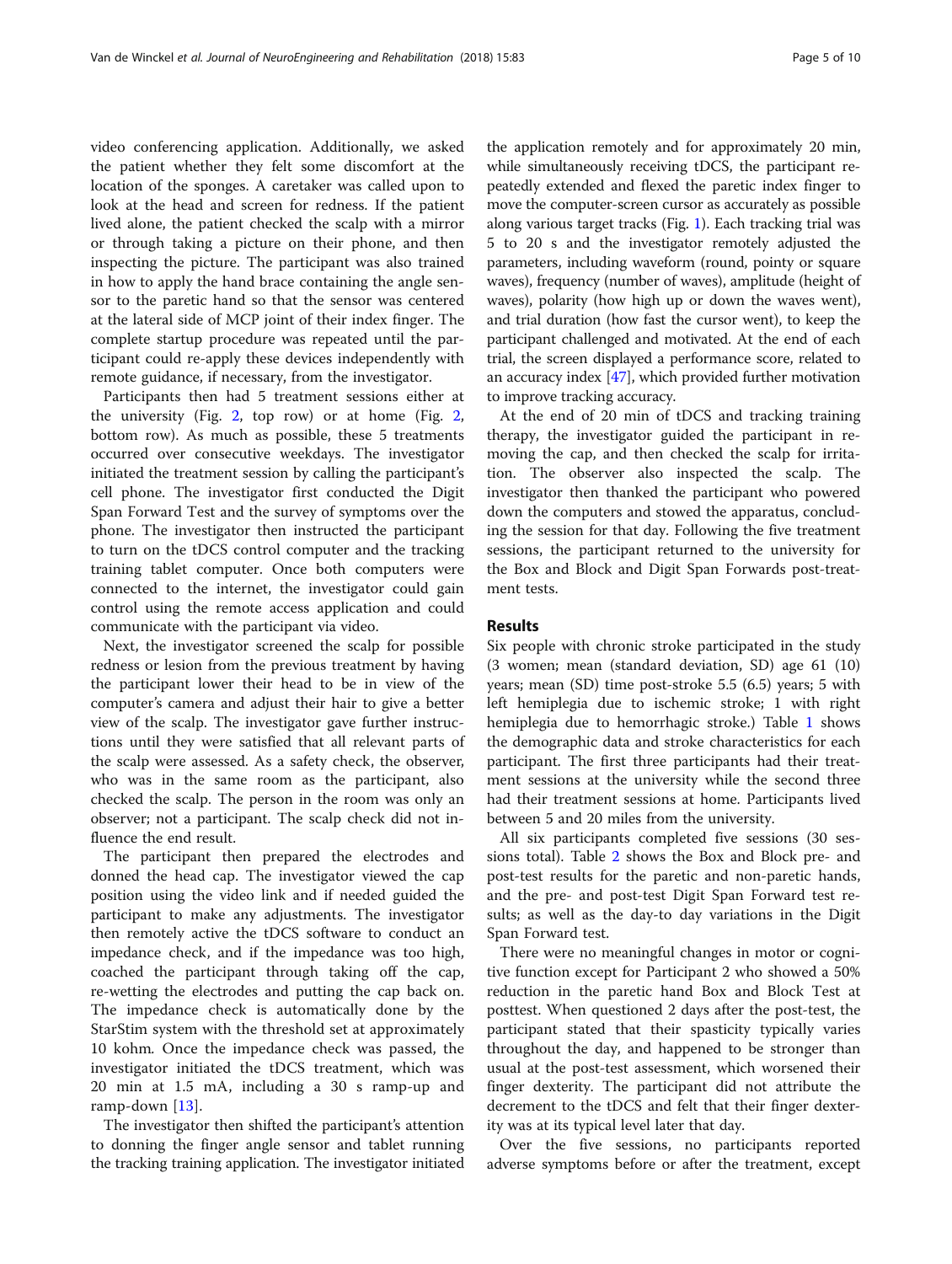| ID            | Age (years) | Sex | Stroke (years) | Stroke Type and Location                                        | Hemi side | Edinb. | UEFM score | MAS score | MMSE score |
|---------------|-------------|-----|----------------|-----------------------------------------------------------------|-----------|--------|------------|-----------|------------|
|               | 46          |     | 0.75           | Ischemic, BG, insula, posteroinferior FL, TL                    | Left      | Right  | 31         |           | 30         |
|               | 60          |     | 18             | Ischemic, MCA                                                   | ∟eft      | Mixed  | 38         |           | 30         |
| 3             | 67          | M   | 6              | Ischemic, lacunar infarct of posterior<br>lentiform nucleus, CR | Left      | Right  | 45         |           | 30         |
| 4             | 70          | M   | .3             | Ischemic, MCA                                                   | ∟eft      | Right  | -48        |           | 29         |
| $\mathcal{P}$ | 72          |     |                | Ischemic, CR                                                    | ∟eft      | Right  | -51        |           | 29         |
| 6             | -51         | M   |                | Hemorrhagic, Thalamus, BS                                       | Right     | Riaht  | 55         | $\Omega$  | 29         |

<span id="page-5-0"></span>Table 1 Participant Stroke Characteristics and Treatment Information

BG Basal ganglia, BS brain stem, CR corona radiata, Edinb Edinburgh Handedness Inventory; F female, FL frontal love, Hemi side hemiplegic side, M male, MCA middle cerebral artery distribution, UEFM Upper Extremity Fugl-Meyer, MAS Modified Ashworth Scale, MMSE Mini-Mental State Examination, TL temporal lobe

for the brief, mild, tingly sensation at the electrode sites at the beginning of each treatment in all but one patient who had thick hair. A temporary feeling of tingling is expected. Neither the investigator nor the observer detected reddening of the scalp in any session.

All participants were able to don the cap and adjust to the proper location. After the initial training, they received an illustration showing the proper location of the electrodes on the cap and the cap on the head. During the initial training, landmarks (e.g. cap right above the eye brows on a particular skin line) were given to the patient. After this initial training, no prompting was needed. The observer was only in the room to ensure safety and intervention with donning and doffing the cap was not needed for any session.

From the post-treatment usability questionnaire (Table [3](#page-6-0)), 5 of the 6 participants found the set-up easy, all six were comfortable with the devices, and all 6 would recommend the telerehabilitation program to others. One participant reported difficulty in setting up the equipment and being uncomfortable in working with computer technology. This participant had good cognitive ability and did not score the lowest in motor function. The same participant, however, would recommend the treatment therapy to others and thought that the treatment was feasible.

The investigator was able to guide all of the treatment sessions without major incidents. On some occasions, the internet connection was disrupted. When this happened, the participant reconnected the computers and the trial was repeated. Temporary loss of internet

Table 2 Cognitive and motor scores pre- and post-treatment and adverse symptoms reported before each session; and daily Digit Span testing prior to tDCS stimulation

| ID                                          | Paretic Hand Box and Block<br>Test (number of blocks) |                                | Non-paretic Hand Box and<br>Block Test (number of blocks) |                | Digit Span Forward<br>Test (number of digits) |                |         |                |    | Adverse<br>Symptoms |
|---------------------------------------------|-------------------------------------------------------|--------------------------------|-----------------------------------------------------------|----------------|-----------------------------------------------|----------------|---------|----------------|----|---------------------|
|                                             | Baseline                                              | Posttest<br>3                  | Baseline<br>70                                            | Posttest<br>73 | Baseline                                      |                |         | Posttest       |    | Reported            |
|                                             | $\overline{4}$                                        |                                |                                                           |                | 15                                            |                | 14      |                |    | None                |
|                                             |                                                       |                                | Daily Digit Span test                                     |                | 15                                            | 13             | 14      | 14             | 14 |                     |
| $\overline{2}$                              | 10                                                    | 5                              | 50                                                        | 49             | 6                                             |                | 6       |                |    | None                |
|                                             |                                                       |                                | Daily Digit Span test                                     |                | 6                                             | $\overline{7}$ | $\,8\,$ | $\overline{7}$ | 6  |                     |
| 3                                           | 17                                                    | 21                             | 52                                                        | 56             | 9                                             |                | 9       |                |    | None                |
|                                             |                                                       |                                | Daily Digit Span test                                     |                | 9                                             | 9              | 6       | 9              | 9  |                     |
| $\overline{4}$                              | 15                                                    | 19                             | 52                                                        | 55             | 8                                             |                | 11      |                |    | None                |
|                                             |                                                       | Daily Digit Span test          |                                                           |                | 8                                             | 9              | 9       | 9              | 11 |                     |
| 5                                           | 27                                                    | 28                             | 72                                                        | 71             | 10                                            |                | 10      |                |    | None                |
|                                             |                                                       |                                | Daily Digit Span test                                     |                | 10 <sup>°</sup>                               | 10             | 11      | 11             | 10 |                     |
| 6                                           | 36                                                    | 38                             | 67                                                        | 78             | 12                                            |                | 15      |                |    | None                |
|                                             |                                                       |                                | Daily Digit Span test                                     |                | 12                                            | 12             | 10      | 13             | 15 |                     |
| 18.17 (11.62)<br>Mean (SD)<br>19.00 (13.40) |                                                       | 60.05 (10.19)<br>63.67 (11.79) |                                                           | 10.00(3.16)    |                                               | 10.83(3.31)    |         |                |    |                     |
| % improvement<br>- Total Group              |                                                       | 4.59%                          |                                                           | 5.23%          |                                               | 8.33%          |         |                |    |                     |
| - Treatment<br>responders (#3-6)            |                                                       | 11.58%                         |                                                           | 7.00%          |                                               |                | 15.38%  |                |    |                     |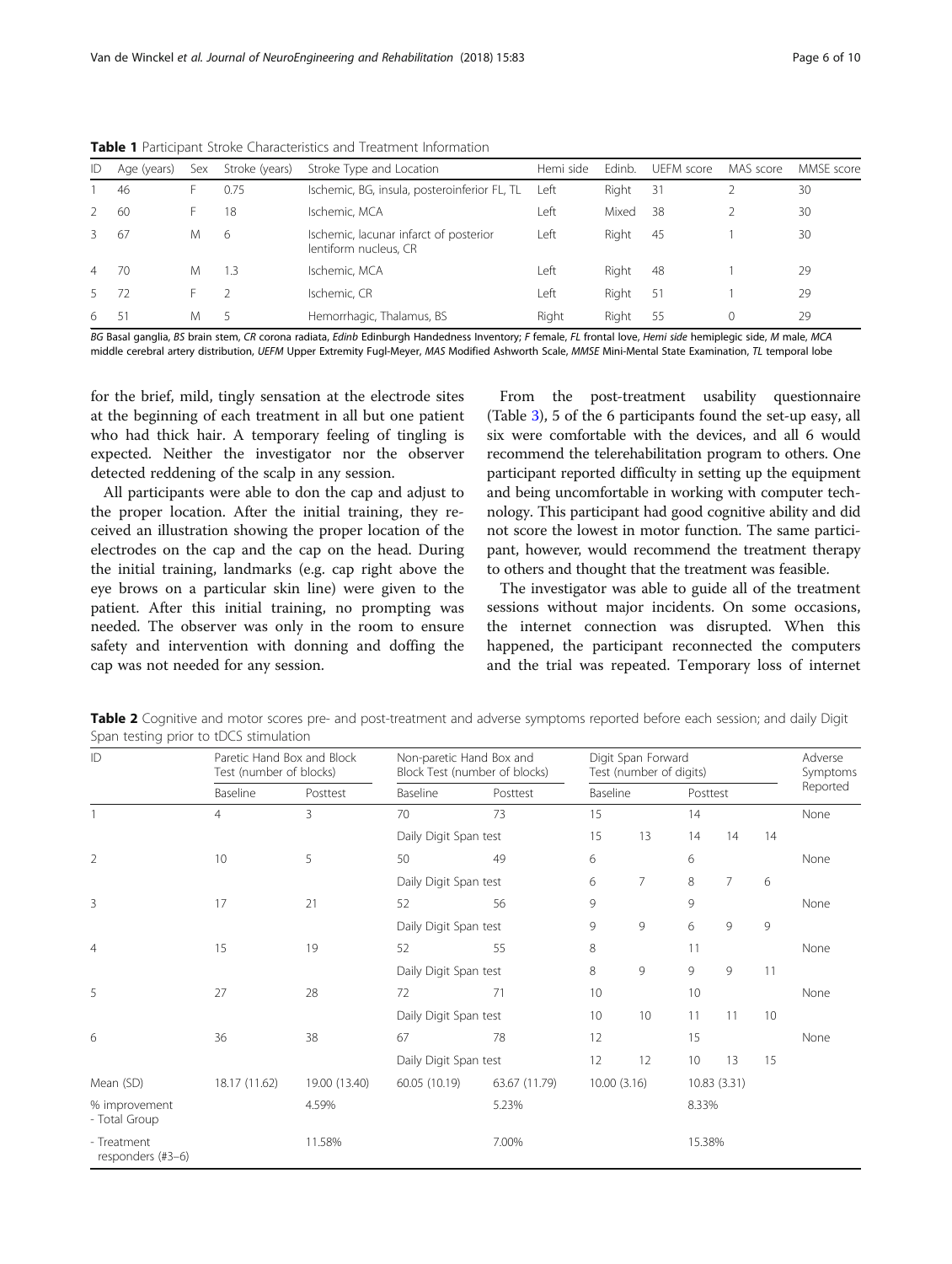| 1. 1. How difficult/easy was it for you to set up                                                                          | Very Difficult              | Difficult              | Neutral | Easy                 | Very Easy               |  |  |  |
|----------------------------------------------------------------------------------------------------------------------------|-----------------------------|------------------------|---------|----------------------|-------------------------|--|--|--|
| the equipment project?                                                                                                     |                             |                        |         |                      |                         |  |  |  |
| 2. How comfortable were you at the beginning                                                                               | Very uncomfortable          | Uncomfortable          |         | Neutral Comfortable  | Very Comfortable        |  |  |  |
| in working with computer technology?                                                                                       |                             |                        |         |                      |                         |  |  |  |
| 3. 1. How comfortable are you now in working                                                                               | Very uncomfortable          | Uncomfortable          |         | Neutral Comfortable  | Very Comfortable        |  |  |  |
| with computer technology for your rehabilitation?                                                                          |                             |                        |         |                      |                         |  |  |  |
| 4. 1. To what extent would you recommend tDCS<br>with telerehabilitation to another person with stroke?                    | Definitely Not<br>Recommend | Not<br>Recommend       | Neutral | Recommend            | Definitely<br>Recommend |  |  |  |
|                                                                                                                            |                             |                        |         |                      |                         |  |  |  |
| 5. 1. What is your overall opinion on the feasibility<br>(i.e. ease and capability) of using tDCS with telerehabilitation? | Definitely Not<br>Feasible  | Doubtfully<br>Feasible | Neutral | Somewhat<br>Feasible | Highly Feasible         |  |  |  |
|                                                                                                                            |                             |                        |         |                      |                         |  |  |  |

<span id="page-6-0"></span>Table 3 Feasibility questionnaire: Summary of the participants' responses

Number in each cell indicates number of participants selecting that response

connectivity occurred in eight of 30 sessions, and included Participants 1 and 3 at the university and Participant 5 who used the guest network in the community room of their assisted living facility. This happened during the setup phase only; the actual treatment phase was never affected. When internet connectivity problems occurred, the participants could always re-establish the connection after one to three attempts.

A high impedance error trigger occurred in six of the 30 treatments. The impedance check happens before the tDCS treatment is initiated, and the program would not start or continue unless safe impedance was assured. Re-wetting the electrodes solved this problem in each instance. Multiple wetting of the sponges was only needed for one participant who had thick hair.

## **Discussion**

This study explored the safety and feasibility of applying tDCS in combination with a finger tracking task through telerehabilitation in people with stroke. The results showed no adverse events attributable to tDCS, and all participants successfully completed the five treatment sessions. The role of the observer was minimal, as there were no safety concerns, although the presence of the observer may have influenced the participant to complete all five sessions. As shown by the results of the usability questionnaire and by the observations of the investigator, participants found the apparatus relatively easy to use, including donning the head cap and the finger sensor.

Temporary loss of internet connectivity was the main difficulty encountered; a problem that can be avoided by embedded a cellular interface into the device for internet access or by restricting the therapy to those with reliable internet connections. While Skype was used for this study, future trials will use a secure conferencing application such as VSee Messenger. A second problem was the occasional high impedance error. This is normal for electrotherapy treatments and with proper training, users can learn how to fix the error by re-soaking the electrodes with saline.

Three different electrode montages are possible for tDCS in stroke: anodal in the affected hemisphere; cathodal in the unaffected hemisphere; or combined anodal/ cathodal (bihemispheric) [\[3](#page-8-0), [48\]](#page-9-0). We chose the cathodal stimulation in the unaffected hemisphere to correct the interhemispheric imbalance after stroke by suppressing over-activation in the unaffected hemisphere. While safety with tDCS has been demonstrated with intensity levels up to 4 mA for less than 40 min [[49,](#page-9-0) [50](#page-9-0)], the choice location of the anode and cathode has been varied over different studies [\[14](#page-8-0)]. Cathodal tDCS, however seems to be the most promising treatment option to improve ADL capacity in people with stroke [[14\]](#page-8-0).

Variations among participants, age, the time and type of stroke lesion, as well as type of training delivered in conjunction with tDCS, all can influence the effectiveness of tDCS therapy [[15](#page-8-0), [48,](#page-9-0) [51](#page-9-0), [52\]](#page-9-0). Rabadi and Aston (2017) demonstrated large effect size improvements in motor function in eight participants with severe motor impairments after acute stroke after applying tDCS for 30 min with 3 h of inpatient rehabilitation therapy, compared to a control group who received sham tDCS and therapy [\[53\]](#page-9-0). Several studies have demonstrated retained improved motor abilities between 3 weeks and 3 months post-intervention in chronic stroke after a treatment that combined physical therapy with tDCS stimulation [\[12,](#page-8-0) [54,](#page-9-0) [55\]](#page-9-0).

Unlike transcranial magnetic stimulation (TMS), tDCS technology is simple and potentially low-cost, even for cloud-connected versions. Devices for tDCS therapy have been commercialized and prices should continue to drop if tDCS therapy is adopted as a standard of care. Further, with proper training in the use of the device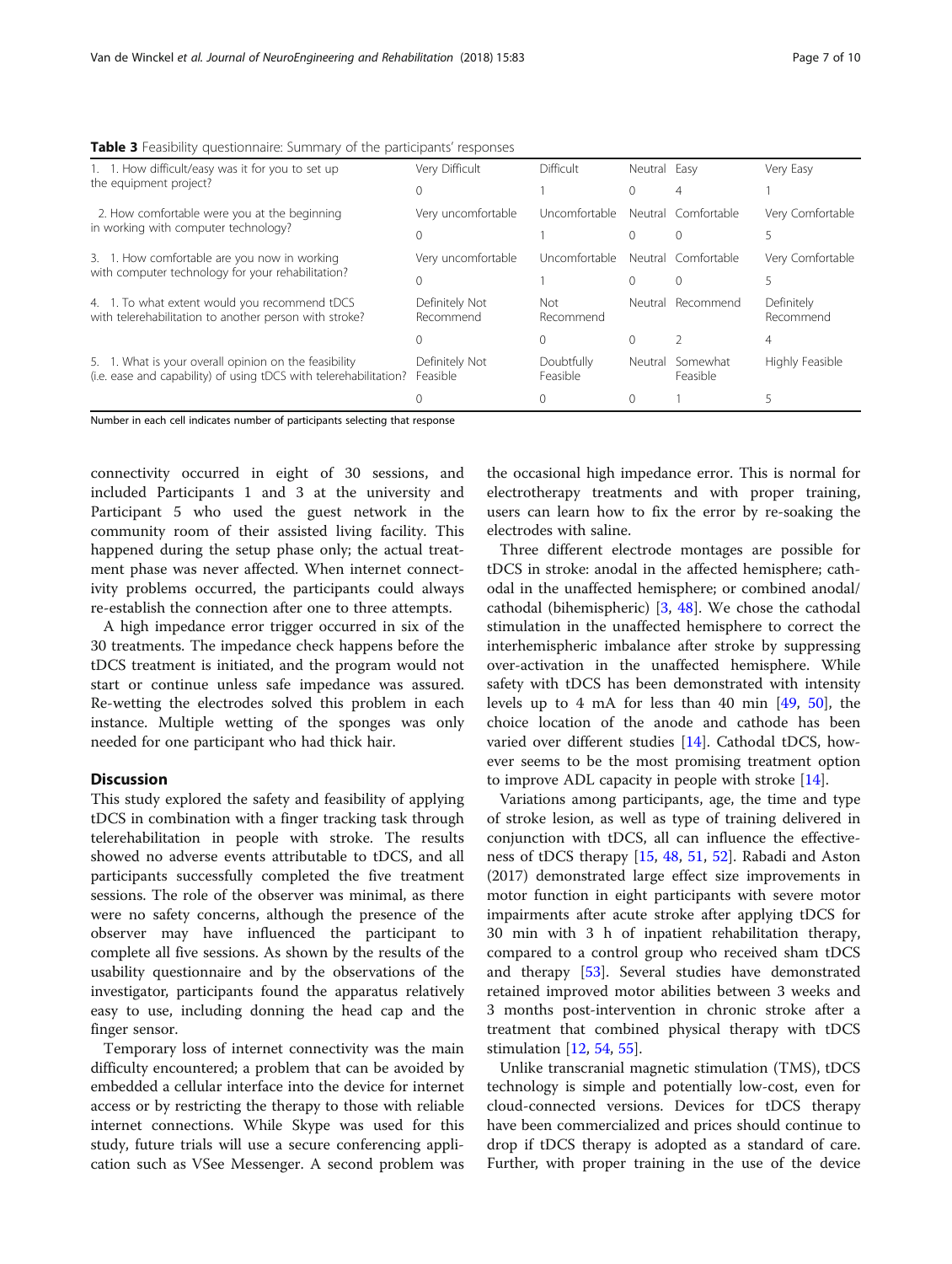and occasional remote check-ins with a therapist, we believe that supervised home use of tDCS will be safe, feasible and affordable.

Telerehabilitation offers the opportunity for practice at home as well as reaching people who live remotely. Although geographic data are not available for rehabilitation services, some data are available regarding stroke centers and stroke consultations. For example, in rural areas in northeastern states only 44% of the population had access to stroke centers within 30 miles, compared to 92.3% of the population in urban areas. These states are already implementing telemedicine-enabled stroke consultation [\[56](#page-9-0)]. In Minnesota, physical therapists can use telemedicine in real-time or as store-and-forward system for patients under Medicaid. Doing exercises at home with regular therapist check-ins will likely increase adherence to a home exercise therapy program, and may improve the chance of improved outcomes in motor function post-stroke. Another advantage of telerehabilitation is the time and cost saved for the patient not having to drive to the rehabilitation center, pay for parking, and for one-on-one therapy services. This savings is especially relevant for patients living in rural and remote communities. With telerehabilitation, the clinic also realizes savings by reducing costs associated with room set-up, intake, supplies, and therapist time beyond that associated with the remote check-in.

Participants in this study neither declined nor improved in motor and cognitive function. Because the long-term goal is to use tDCS plus tracking training as a post-stroke therapy tool, efficacy must be demonstrated, which means showing improved motor function when compared to tracking training alone. The reason no improved in motor function occurred in this study is it is likely that each treatment session was too short and there were an insufficient number of treatment sessions. Previous finger tracking therapy studies showed improved motor skills after 18 to 20 treatment sessions, each 45 to 60 min, a far more intensive paradigm than what we used for this study [[7](#page-8-0)–[9](#page-8-0)]. Combining tDCS stimulation with motor learning therapy, especially one that targets precise finger control, may enhance its impact on functional recovery. Recently, more robot and virtual reality games have provided gloves or other devices for these hand and finger movements to be trained more intensively [[57,](#page-9-0) [58](#page-9-0)]. Clinical trials should use multivariate models capturing different patient baseline characteristics to predict which patients would respond to treatment. This will help develop a targeted, individualized brain stimulation therapy for patients with stroke [[59\]](#page-9-0). For those studies, the minimum selection criteria for participants who could benefit from the therapy would be the ability to don the tDCS electrodes and finger tracker hardware either themselves or with the aid

of a caregiver, and the cognitive ability to remember the treatment procedure and safety steps. The ability to reliably place the electrodes in their proper location will depend on the particular tDCS system chosen for the study. Additionally, participants must have a minimum ability to move the finger, which for this study was set at 10 degrees, but could be set lower for future studies. In our study, the participants were cognitively high functioning, but according to Woytowicz et al. (2017), our patients are categorized with moderate to mild upper limb impairments, with visible limitations in hand use [[60\]](#page-9-0). The reason that patients with severe upper limb impairment were not included is because one of our inclusion criteria stated that the patients had to be able to move at least 10 degrees with the index finger in order to perform the finger tracking movement. Therefore, we cannot generalize our findings to the total population. Further studies should investigate if patients without hand function on the affected side are able to don the tDCS cap. Our age range of patients is 46–72 years of age, with average age 61 years of age. Recent evidence suggests that 1/3 of the people with a stroke are less than 65 years old  $[61]$ , but our results may not generalize to the general population of individuals with stroke.

## Conclusions

As in-clinic healthcare costs continue to rise, economical, home-based treatments for post-stroke motor rehabilitation will become increasingly significant. Based on the results of this study, a home-based post-stroke therapy that combines low-cost tDCS and tracking training can be a safe treatment option. Although the study sample size was small, the participants found the set-up easy, were comfortable with the devices and unanimously recommended the use of tDCS and finger tracking as a telerehabilitation program. We conclude that tDCS combined with finger tracking training is safe and feasible for the people with stroke. Clinical trials are needed to determine if this promising remote therapy with tDCS and finger tracking is effective.

#### Abbreviations

MCP: metacarpophalangeal; MMSE: Mini-Mental State Examination; SD: standard deviation; tDCS: transcranial direct current stimulation

#### Acknowledgments

We would like to thank Margaret Merline for contributing valuable technical support for this project.

#### Funding

This work was funded by an Institute for Engineering in Medicine Seed Grant at the University of Minnesota. The funding agency was not involved in the design, collection, analysis, interpretation of data, and in writing the manuscript.

#### Availability of data and materials

Not applicable. (All raw data are mentioned in the paper.)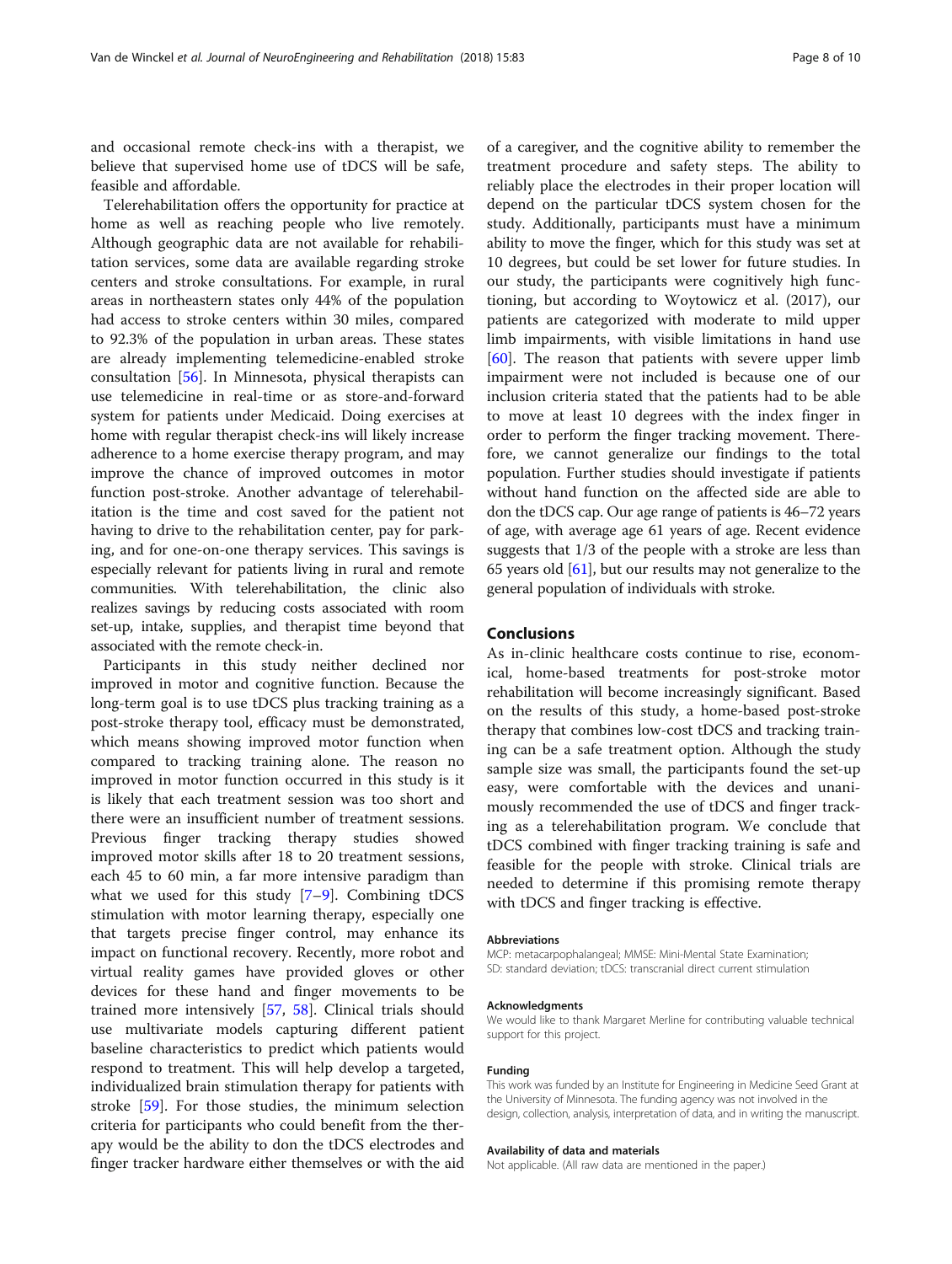## <span id="page-8-0"></span>Authors' contributions

All authors have made substantial contributions to the research design, data acquisition, data analysis or interpretation of data, to drafting the paper or reviewing it critically, and all have approved the submitted version. JC and WD designed the study; AVDW, JC, TB, EH, and CS conducted the study, including patient recruitment, data collection and monitoring. AVDW, who is the guarantor of the study, and JC decided on the analytic strategy, conducted the data analysis and prepared the manuscript draft. TB, EH, WD and CS revised it critically for important intellectual content. All authors had complete access to the study data. All authors approved the version to be published. All authors participated sufficiently in the work to take public responsibility for appropriate portions of the content.

#### Ethics approval and consent to participate

The internal review board (IRB) of the University of Minnesota approved the study (IRB number 1503 M65941). All participants signed a consent form.

#### Consent for publication

The participant has signed consent for publication of the picture.

#### Competing interests

The authors declare that they have no competing interests.

#### Publisher's Note

Springer Nature remains neutral with regard to jurisdictional claims in published maps and institutional affiliations.

#### Author details

<sup>1</sup> Division of Physical Therapy; Division of Rehabilitation Science, University of Minnesota, 420 Delaware Street SE (MMC388), Minneapolis, MN 55455, USA. 2 Division of Physical Therapy, University of Minnesota, Minneapolis, MN 55455, USA. <sup>3</sup>Department of Mechanical Engineering, University of Minnesota, Minneapolis, MN 55455, USA. <sup>4</sup> Department of Neurology, University of Minnesota, Minneapolis, MN 55455, USA.

## Received: 18 December 2017 Accepted: 11 September 2018 Published online: 18 September 2018

#### References

- 1. Khedr EM, Abdel-Fadeil MR, Farghali A, Qaid M. Role of 1 and 3 Hz repetitive transcranial magnetic stimulation on motor function recovery after acute ischaemic stroke. Eur J Neurol. 2009;16:1323–30.
- 2. Classen J, Schnitzler A, Binkofski F, Werhahn KJ, Kim YS, Kessler KR, et al. The motor syndrome associated with exaggerated inhibition within the primary motor cortex of patients with hemiparetic. Brain. 1997;120:605–19.
- Murase N, Duque J, Mazzocchio R, Cohen LG. Influence of interhemispheric interactions on motor function in chronic stroke. Ann Neurol. 2004;55:400–9.
- 4. Taub E, Crago J, Burgio L, Groomes T, Cook EI, DeLuca S. An operant approach to rehabilitation medicine: overcoming learned nonuse by shaping. J Exp Anal Behav. 1994;61:281–93.
- 5. Hömberg V. Neurorehabilitation approaches to facilitate motor recovery. Handb Clin Neurol. 2013;110:161–73.
- 6. Bolognini N, Pascual-Leone A, Fregni F. Using non-invasive brain stimulation to augment motor training-induced plasticity. J Neuroeng Rehabil 2009;17;6:8.
- 7. Carey JR, Durfee WK, Bhatt E, Nagpal A, Weinstein SA, Anderson KM, et al. Comparison of finger tracking versus simple movement training via telerehabilitation to alter hand function and cortical reorganization after stroke. Neurorehabil Neural Repair. 2007;21:216–32.
- 8. Deng H, Durfee WK, Nuckley DJ, Rheude BS, Severson AE, Skluzacek KM, et al. Complex versus simple ankle movement training in stroke using telerehabilitation: a randomized controlled trial. Phys Ther. 2012;92:197–209.
- 9. Carey JR, Kimberley TJ, Lewis SM, Auerbach EJ, Dorsey L, Rundquist P, et al. Analysis of fMRI and finger tracking training in subjects with chronic stroke. Brain. 2002;125:773–88.
- 10. Chen HM, Chen CC, Hsueh IP, Huang SL, Hsieh CL. Test-retest reproducibility and smallest real difference of 5 hand function tests in patients with stroke. Neurorehabil Neural Repair. 2009;23(5):435–40.
- 11. Rehabilitation Measures Database, [https://www.sralab.org/rehabilitation](https://www.sralab.org/rehabilitation-measures/box-and-block-test#stroke)[measures/box-and-block-test#stroke](https://www.sralab.org/rehabilitation-measures/box-and-block-test#stroke). Accessed 12 Dec 2017.
- 12. Allman C, Amadi U, Winkler AM, Wilkins L, Filippini N, Kischka U, et al. Ipsilesional anodal tDCS enhances the functional benefits of rehabilitation in patients after stroke. Sci Transl Med. 2016;8:330re1.
- 13. Lindenberg R, Renga V, Zhu LL, Nair D, Schlaug G. Bihemispheric brain stimulation facilitates motor recovery in chronic stroke patients. Neurology. 2010;75:2176–84.
- 14. Elsner B, Kwakkel G, Kugler J, Mehrholz J. Transcranial direct current stimulation (tDCS) for improving capacity in activities and arm function after stroke: a network meta-analysis of randomised controlled trials. J Neuroeng Rehabil. 2017;14(1):95.
- 15. Kubis N. Non-invasive brain stimulation to enhance post-stroke recovery. Front Neural Circuits. 2016;10:56.
- 16. Bikson M, Grossman P, Thomas C, Zannou AL, Jiang J, Adnan T, Mourdoukoutas AP, Kronberg G, Truong D, Boggio P, Brunoni AR. Safety of transcranial direct current stimulation: evidence based update 2016. Brain Stimul. 2016;9(5):641–61.
- 17. An TG, Kim SH, Kim KU. Effect of transcranial direct current stimulation of stroke patients on depression and quality of life. J Phys Ther Sci. 2017;29:505–7.
- 18. Valiengo LC, Goulart AC, de Oliveira JF, Benseñor IM, Lotufo PA, Brunoni AR. Transcranial direct current stimulation for the treatment of post-stroke depression: results from a randomised, sham-controlled, double-blinded trial. J Neurol Neurosurg Psychiatry. 2017;88:170–5.
- 19. Fujimoto S, Kon N, Otaka Y, Yamaguchi T, Nakayama T, Kondo K, et al. Transcranial direct current stimulation over the primary and secondary somatosensory cortices transiently improves tactile spatial discrimination in stroke patients. Front Neurosci. 2016;10:128.
- 20. Lee DJ, Lee YS, Kim HJ, Seo TH. The effects of exercise training using transcranial direct current stimulation (tDCS) on breathing in patients with chronic stroke patients. J Phys Ther Sci. 2017;29:527–30.
- 21. Morishita T, Inoue T. Brain stimulation therapy for central post-stroke pain from a perspective of interhemispheric neural network remodeling. Front Hum Neurosci. 2016;10:166.
- 22. Lefebvre S, Dricot L, Laloux P, Desfontaines P, Evrard F, Peeters A, et al. Increased functional connectivity one week after motor learning and tDCS in stroke patients. Neuroscience. 2017;340:424–35.
- 23. O'Brien S. Trends in inpatient rehabilitation stroke outcomes before and after advent of the prospective payment system: a systematic review. JNPT. 2010;34:17–23.
- 24. O'Brien SR, Xue Y, Ingersoll G, Kelly A. Shorter length of stay is associated with worse functional outcomes for medicare beneficiaries with stroke. Phys Ther. 2013;93:1592–602.
- 25. Dobrez D, Heinemann AW, Deutsch A, Manheim L, Mallinson T. Impact of Medicare's prospective payment system for inpatient rehabilitation facilities on stroke patient outcomes. Am J Phys Med Rehabil. 2010;89:198–204.
- 26. Granger CV, Markello SJ, Graham JE, Deutsch A, Ottenbacher KJ. The uniform data system for medical rehabilitation: report of patients with stroke discharged from comprehensive medical programs in 2000-2007. Am J Phys Med Rehabil. 2009;88:961–72.
- 27. Charvet L, Shaw M, Dobbs B, Frontario A, Sherman K, Bikson M, et al. Remotely supervised transcranial direct current stimulation increases the benefit of at-home cognitive training in multiple sclerosis. Neuromodulation. 2017. <https://doi.org/10.1111/ner.12583>.
- 28. Kasschau M, Reisner J, Sherman K, Bikson M, Datta A, Charvet LE. Transcranial direct current stimulation is feasible for remotely supervised home delivery in multiple sclerosis. Neuromodulation. 2016;19:824–31.
- 29. Laver KE, Schoene D, Crotty M, George S, Lannin NA, Sherrington C. Telerehabilitation services for stroke. Cochrane Database Syst Rev. 2013;12: CD010255.
- 30. Chen J, Jin W, Zhang XX, Xu W, Liu XN, Ren CC. Telerehabilitation approaches for stroke patients: systematic review and meta-analysis of randomized controlled trials. J Stroke Cerebrovasc Dis. 2015;24(12):2660–8.
- 31. Nelson RE, Okon N, Lesko AC, Majersik JJ, Bhatt A, Baraban E. The costeffectiveness of telestroke in the Pacific northwest region of the USA. J Telemed Telecare. 2016;22(7):413–21.
- 32. Dumitrascu OM, Demaerschalk BM. Telestroke. Curr Cardiol Rep. 2017; 19(9):85.
- 33. Linder SM, Rosenfeldt AB, Bay RC, Sahu K, Wolf SL, Alberts JL. Improving quality of life and depression after stroke through Telerehabilitation. Am J Occup Ther. 2015;69(2):6902290020p1–10.
- 34. Boggio PS, Nunes A, Rigonatti SP, Nitsche MA, Pascual-Leone A, Fregni F. Repeated sessions of noninvasive brain DC stimulation is associated with